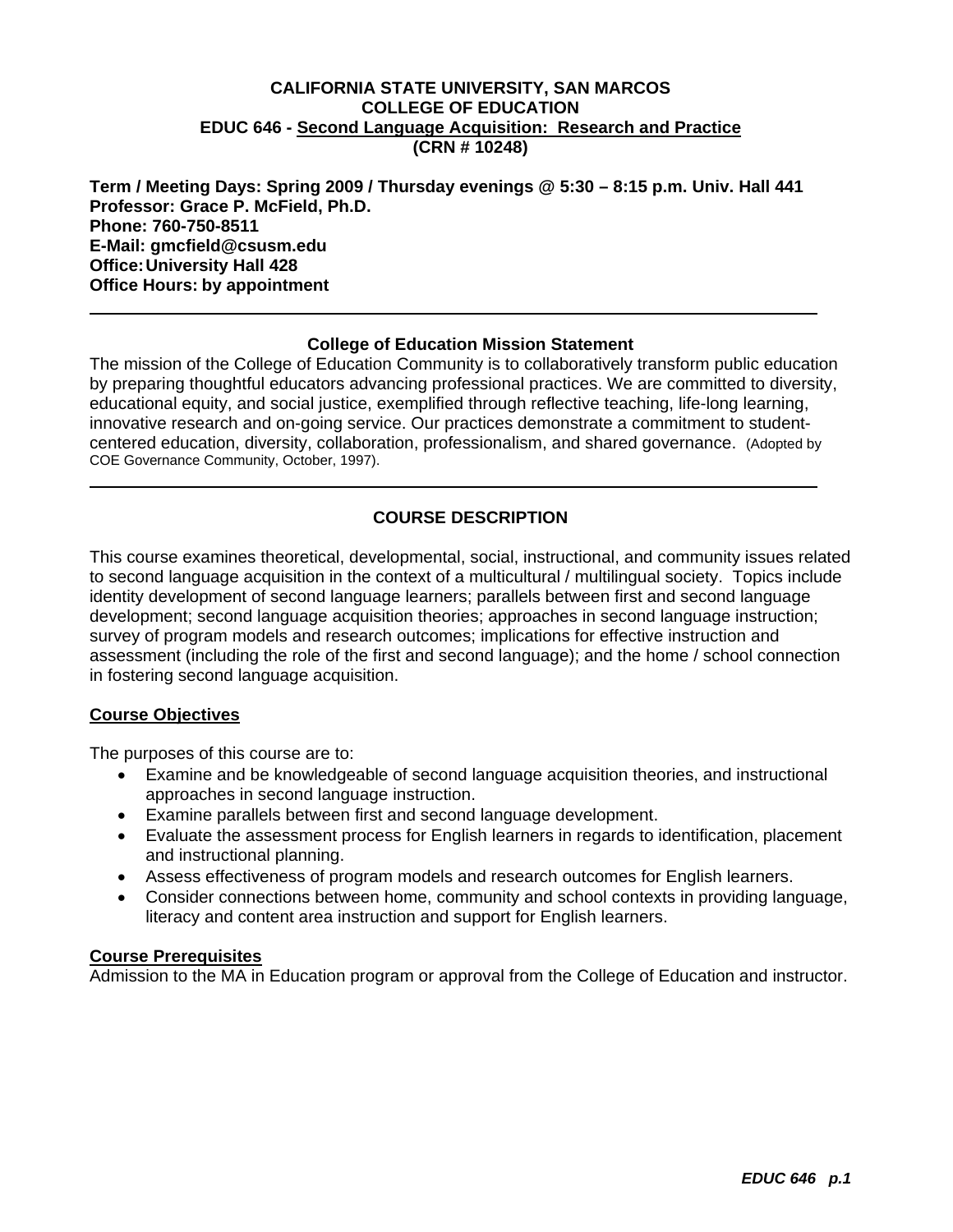#### **GENERAL CONSIDERATIONS**

### **Professional Disposition**

The College of Education mission statement and professional standards (see below) are the driving force behind all readings and activity related to this class. This course addresses many sensitive and controversial topics. We will be exploring these topics together and striving to expand our perspectives by considering the diverse lenses through which fellow educators see educational issues. Keep in mind that all students are expected to demonstrate professional behavior at all times. Professional behavior is defined herein as one that *consistently* demonstrates integrity, responsibility, tolerance, and respect for self and others. All students are expected to listen to different opinions, consider and reflect in depth on other points of view, and deal proactively with constructive criticism. Any unprofessional behavior is grounds for process and review of the candidate's continued participation in this course and/or program progress.

#### **Outcomes and Standards**

The context for, and scope of this course is aligned with standards for the Cross-cultural Language and Academic Development (CLAD) endorsement, as articulated by the California Commission on Teacher Credentialing (CTC), and as approved by the faculty of the College of Education in development of the program approval documents. (Note: As of 2002, the CLAD competencies are collectively referred to as an *Authorization to Teach English Learners*.) Further consideration has been given to the alignment of standards for multicultural education as articulated by the National Council for Accreditation of Teacher Education (NCATE), the Interstate New Teacher Assessment and Support Consortium (INTASC), and the National Board for Professional Teaching Standards (NBPTS).

#### **Students with Disabilities Requiring Reasonable Accommodations**

Students are approved for services through the Disabled Student Services Office (DSS). The DSS Office is located in Craven Hall 5205, and can be contacted by phone at (760) 750-4905 or TTY (760) 750-4909. Students authorized by DSS to receive reasonable accommodations should meet with their instructor during office hours or, in order to ensure confidentiality, in a more private setting.

#### **College of Education Attendance Policy**

 circumstances, s/he should contact the instructor as soon as possible. *(Adopted by the COE Governance*  Due to the dynamic and interactive nature of courses in the College of Education, all students are expected to attend all classes and participate actively. At a minimum, students must attend more than 80% of class time, or s/he may not receive a passing grade for the course at the discretion of the instructor. **Said attendance presumes** *prepared* **attendance, with readings and assignments and other preparations done** *prior* **to each class session.** Individual instructors may adopt more stringent attendance requirements. Should the student have extenuating *Community, December, 1997).* 

*FOR THIS CLASS: 1. If you miss three (3) class sessions, you cannot receive a passing grade for the class. 2. I will allow up to two (maximum) makeup assignments for absences due to unreschedulable professional obligations, illnesses, emergencies, etc. on a case by case basis. Do talk to me at the earliest opportunity if you plan to / need to make up absences. 3. Do strive for punctuality, and be mindful of late arrivals and early departures.*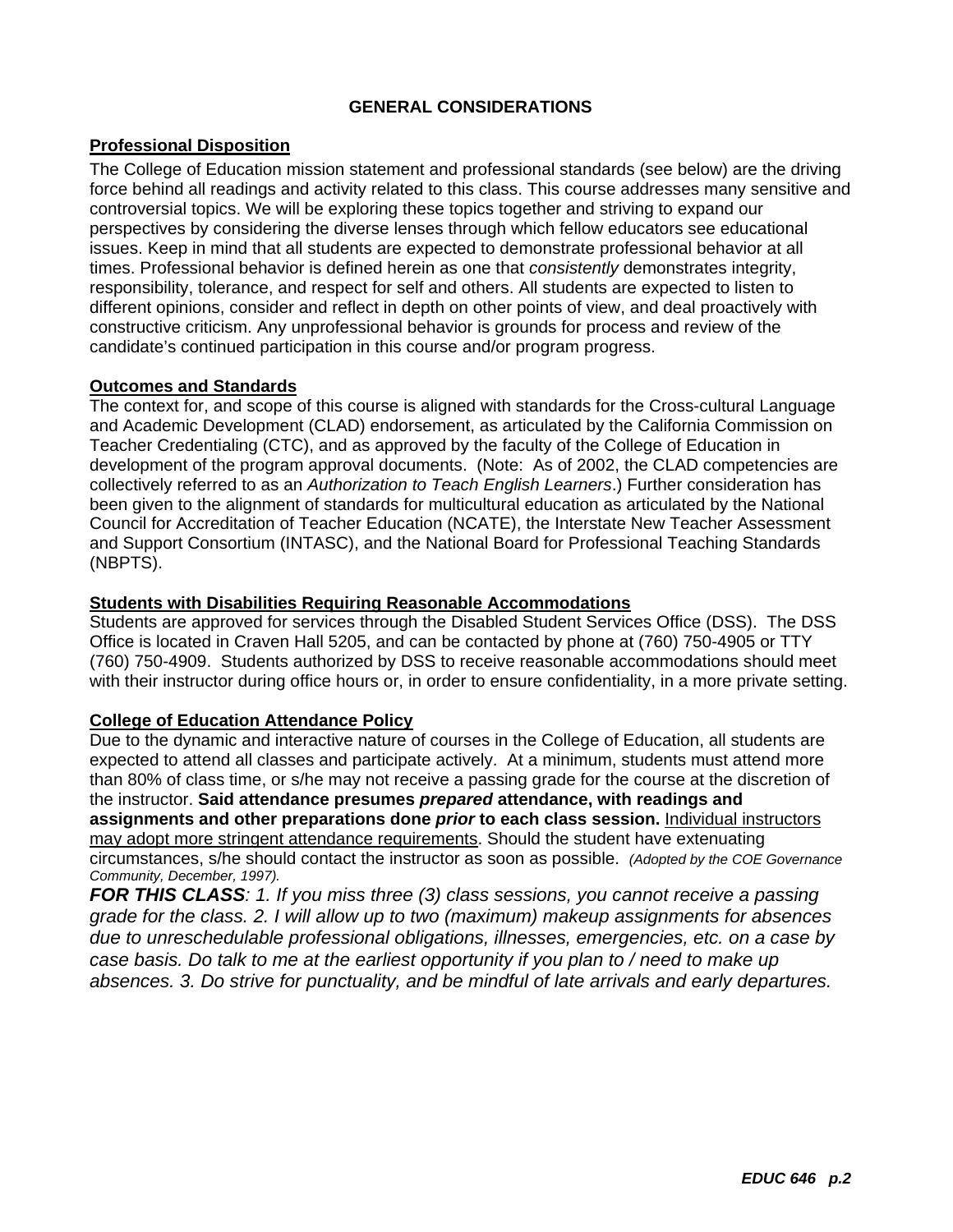### **Class Structure**

This course is structured as a graduate-level seminar. The success of a seminar course is dependent upon each and every participant being well prepared. **As noted elsewhere, being prepared means that all readings and assignments and other preparations are done** *prior* **to each class session.** 

My role will be to "facilitate" and to intervene or redirect class discussions as necessary, rather than to exclusively lecture on a weekly basis, or be the main focus of the class. You will work to develop your knowledge base through the readings, discussions, presentations, activities and assignments. Multiple approaches, methods, and teaching experiences are necessary strategies to accommodate various learning styles. Class formats and learning structures will vary and include whole and small group discussion, pair work (e.g., weekly Readings Discussion Leaders), and online work.

#### **Grading Policy & Grading Scale:**

*Note: I reserve the right to change, add to, or delete any material or assignment from the course.* 

A=93+, A- =92-90, B+=89-88, B = 87-83, B- = 82 – 80, C+=79-78, C=77-73, C-=72-70, D+=69-68, D=67-63, D-=62-60, F=59 or lower. Students must receive a C+ or higher in all coursework in order to be eligible for or remain in Education programs.

#### **CSUSM Academic Honesty Policy**

Students will be expected to adhere to standards of academic honesty and integrity, as outlined in the Student Academic Honesty Policy. All written work and oral presentation assignments must be original work. All ideas/materials that are borrowed from other sources must have appropriate references to the original sources. Any quoted material should give credit to the source and be punctuated with quotation marks.

Students are responsible for honest completion of their work including examinations. There will be no tolerance for infractions. If you believe there has been an infraction by someone in the class, please bring it to the instructor's attention. The instructor reserves the right to discipline any student for academic dishonesty in accordance with the general rules and regulations of the university. Disciplinary action may include the lowering of grades and/or the assignment of a failing grade for an exam, assignment, or the class as a whole."

Incidents of Academic Dishonesty will be reported to the Dean of Students. Sanctions at the University level may include suspension or expulsion from the University.

#### **Plagiarism:**

As an educator, it is expected that each student will do his/her own work, and contribute equally to group projects and processes. Plagiarism or cheating is unacceptable under any circumstance. If you are in doubt about whether your work is paraphrased or plagiarized see the Plagiarism Prevention for Students website http://library.csusm.edu/plagiarism/index.html. If there are questions about academic honesty, please consult the University catalog.

#### **Use of Technology:**

Students are expected to demonstrate competency in the use of various forms of technology (i.e. word processing, electronic mail, WebCT6, use of the Internet, and/or multimedia presentations). Specific requirements for course assignments with regard to technology are at the discretion of the instructor. Keep a digital copy of all assignments. All assignments will be submitted online on WebCT6, and will also be submitted in hard copy. Details will be given in class.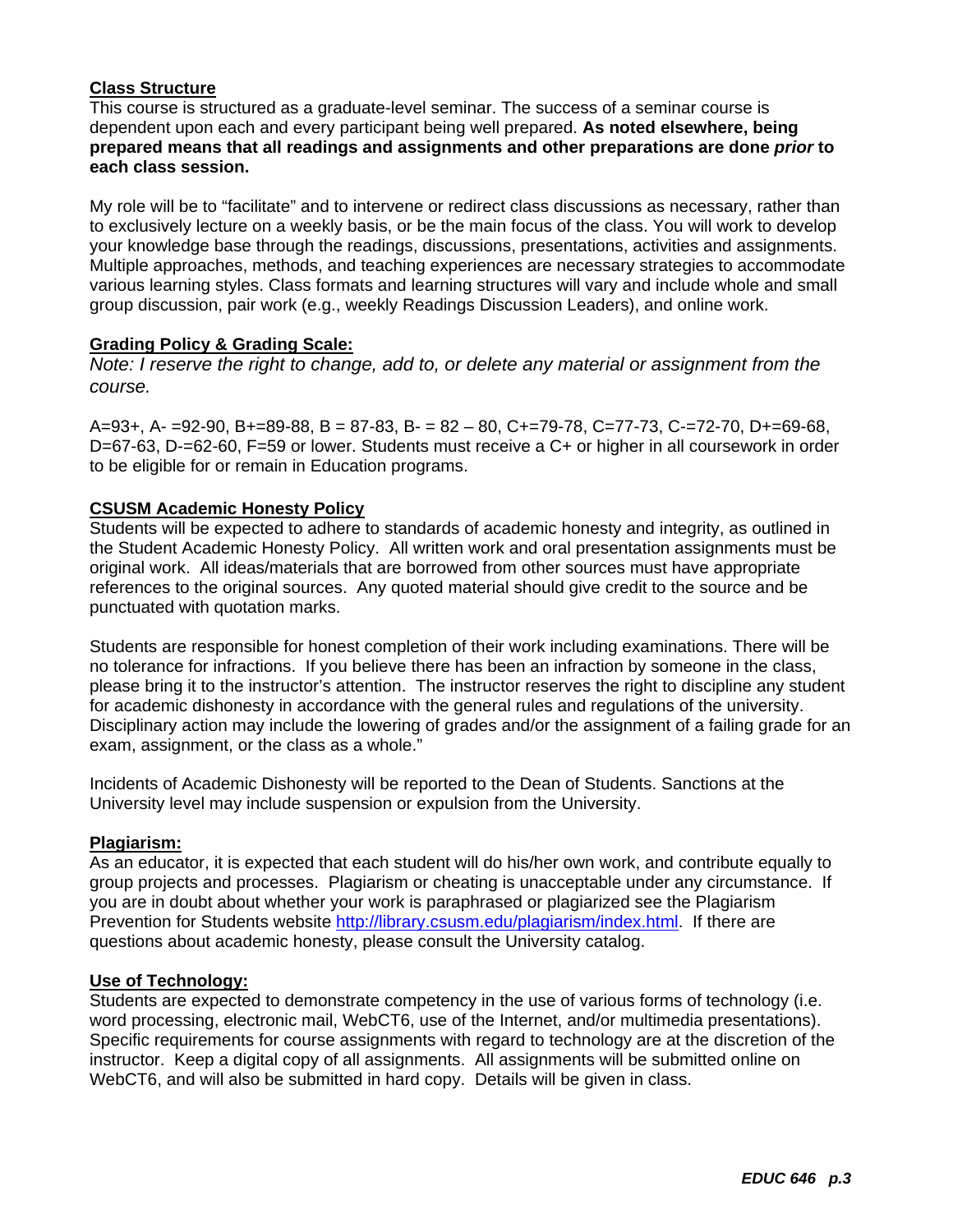#### **COURSE REQUIREMENTS**

#### **Required Texts**

- Baker, C. (2006). *Foundations of bilingual education and bilingualism (4th edition).* Philadelphia: Multilingual Matters.
- Crawford, J. and Krashen, S. (2007). *English learners in American classrooms: 101 questions, 101 answers.* New York: Scholastic.
- Faltis, C. and Hudelson, S. (1999). *Bilingual education in elementary and secondary school communities: Towards understanding and caring*. Boston, MA: Allyn and Bacon.

Course Reader.

#### **Recommended Texts**

Crawford, J. (2008). *Advocating for English Learners.* Buffalo: Multilingual Matters.

- Krashen, S. (1999). *Condemned without a trial: Bogus arguments against bilingual education*. Portsmouth, NH: Heinemann.
- Krashen, S. (1996). *Under Attack: The Case Against Bilingual Education*. Culver City, CA: Language Education Associates.

#### **Assignments**

**1. Active participation in class / Discussion of the readings (200 points)**  Students are expected to participate in class activities and demonstrate reflective learning. It is important that students are well prepared for course sessions by completing the readings, online discussion postings, and assignments before the designated class session.

Note: For the following written assignments, please consult the APA Manual (5<sup>th</sup> Edition) for **proper formatting and presentation guidelines (see www.apa.org). The two exceptions to APA formatting are that the papers be in 14-point font and single spaced. All written assignments need to be submitted both electronically on WebCT and in paper format.** 

#### **2. Assignment #1**

 **Second Language Learner Study (200 points) Note:** *If you are taking this course in order to obtain your CTEL, you must post this assignment to your WebCT CTEL Portfolio.* **Both the completion of the CTEL assignment and passing the course fulfills part of the CTEL requirement, specifically, addressing Standard 4: Language Structure and Use and Standard 5: First- and Second-Language Development and Their Relationship to Academic Achievement.** 

 *considered, analyzed and presented in this study. Purpose*: The purpose of this assignment is to provide you with an opportunity to study and to demonstrate understanding of key factors in the development of English Learners' comprehension, aural and written production, and to consider both the instructional strategies and contexts that would encourage and enhance English language literacy and proficiency. *Both monolingual and bilingual factors, contexts, and goals need to be* 

*Focus Student*: You will choose an English learner in your class (or school) to focus on for a case study.

*Data on the Focus Student*: Your case study will include information on the "whole child" (i.e. academic, social, home environment), but will primarily focus on his/her language abilities and needs across the various settings. Your case study will include the following:

Initial and annual assessment information based on the student's CELDT scores.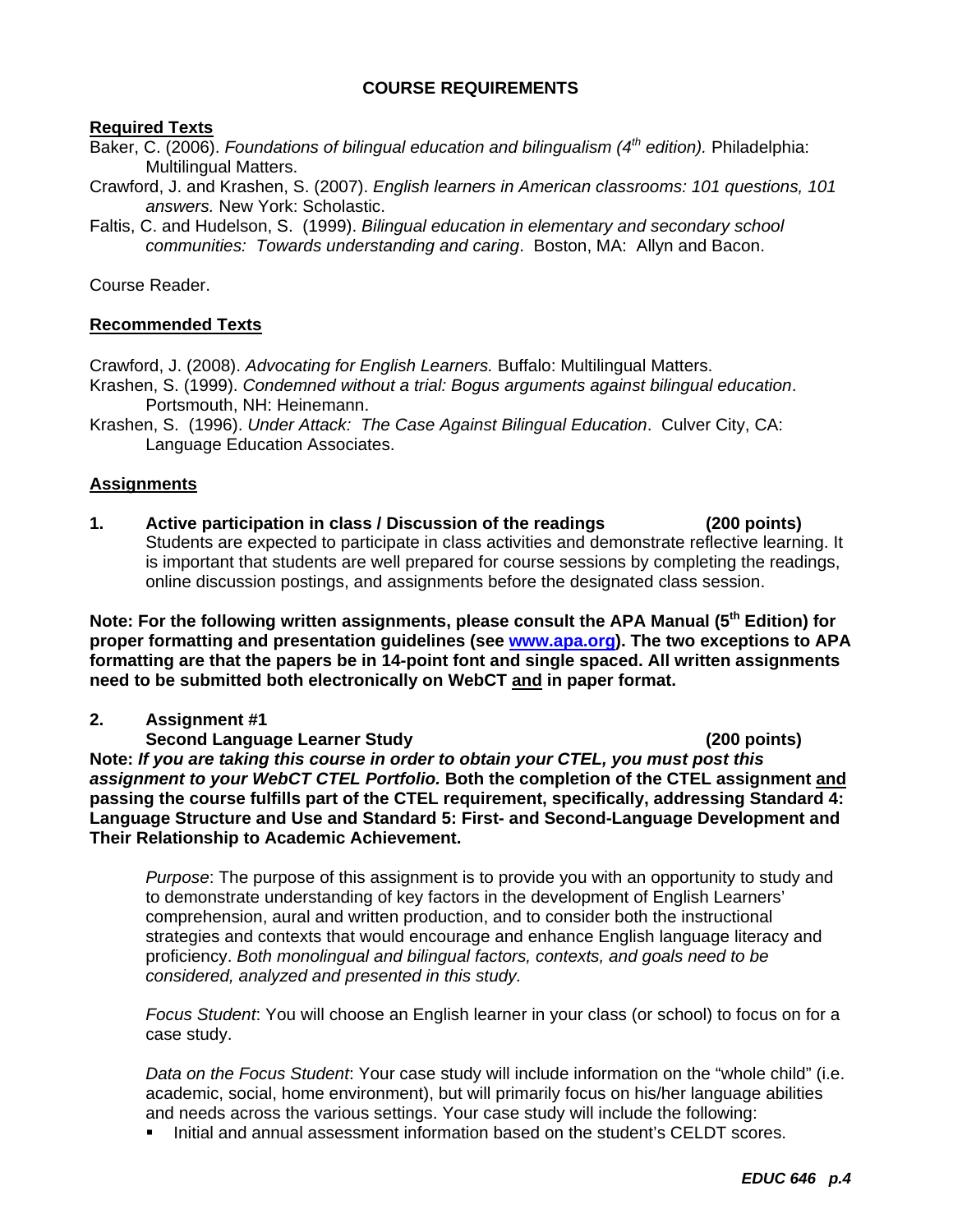- The student's proficiency level(s) in each language domain (listening, speaking, reading, writing) from the beginning of CELDT testing to present.
- Any available formal or informal assessments in the student's primary language (information from previous report cards or cums, teachers, or EL coordinators are acceptable)
- Observations of the student's sociocultural interactions in/outside the classroom using the first and second languages. For example, language functions and variations, including social functions and dialectical variations, may also be considered.
- To the extent possible, an interview with the student that encompasses his/her cultural background, proficiency in the first language, information about family and friends and corresponding language use, interests, language abilities/needs, academic likes/dislikes, etc.
- A consideration of the student's psycholinguistic and developmental needs and how they are addressed and met (or not addressed and met) across home, school, or other (e.g., community) settings. For example, if the school offers an English only program, and the student's family communicates primarily in a non-English language, describe the differential needs and considerations of language use, development, functions, competence, etc. in these two very different settings.
- Language development needs/goals based on teacher evaluation, grades, standardized test scores, etc. (a combination of first and second language needs/goals may be considered depending on the student's program placement). For example, the language systems, structures, forms, functions and variations in the first and second language, including phonology, morphology, syntax and semantics, may be considered. Effective strategies that promote literacy and communicative competence may also be considered.
- Content area needs/goals based on teacher evaluation, grades, standardized test scores, etc. (a combination of first and second language needs/goals may be considered depending on the student's program placement). For example, ways to build positive transfers, and a consideration of specific linguistic challenges may be addressed.

*Written Assignment*: Based on the above information you have gathered on your English Learner, you will develop an instructional plan in a specific content area that addresses the specific needs of your student. Your customized plan should address both ELD and content objectives (i.e., be based on ELD and content standards). In addition, your plan should include a consideration of the affective, psycholinguistic, and developmental needs of the student in home, school, and community settings. Note: Be sure to use clear headings and subheadings so that your paper is organized and presented in a user-friendly manner.

### **Assessment Review and CELDT Trends Study (200 points) 3. Assignment #2**

The goal of this assignment is to examine various assessment and testing tools in place for English learners, with attention to the state-mandated CELDT. The purpose of this assignment is to provide you with an opportunity to consider the full range of assessment tools to be used with English Learners in informing language, literacy, and content area development and achievement.

This assignment entails an examination of the components, process, and effectiveness of the CELDT (California English Language Development Test, mandated in California as of 2002) as implemented at your site of choice. (Note: If you are not familiar with the CELDT, see the California Department of Education website for CELDT information and reporting. A CELDT video is also available on WebCT for viewing.) The analysis portion of this assignment also entails an analysis of the various types of assessment tools that are needed to flesh out a fuller snapshot of English Learners' progress in the areas of language, literacy, and academic content areas.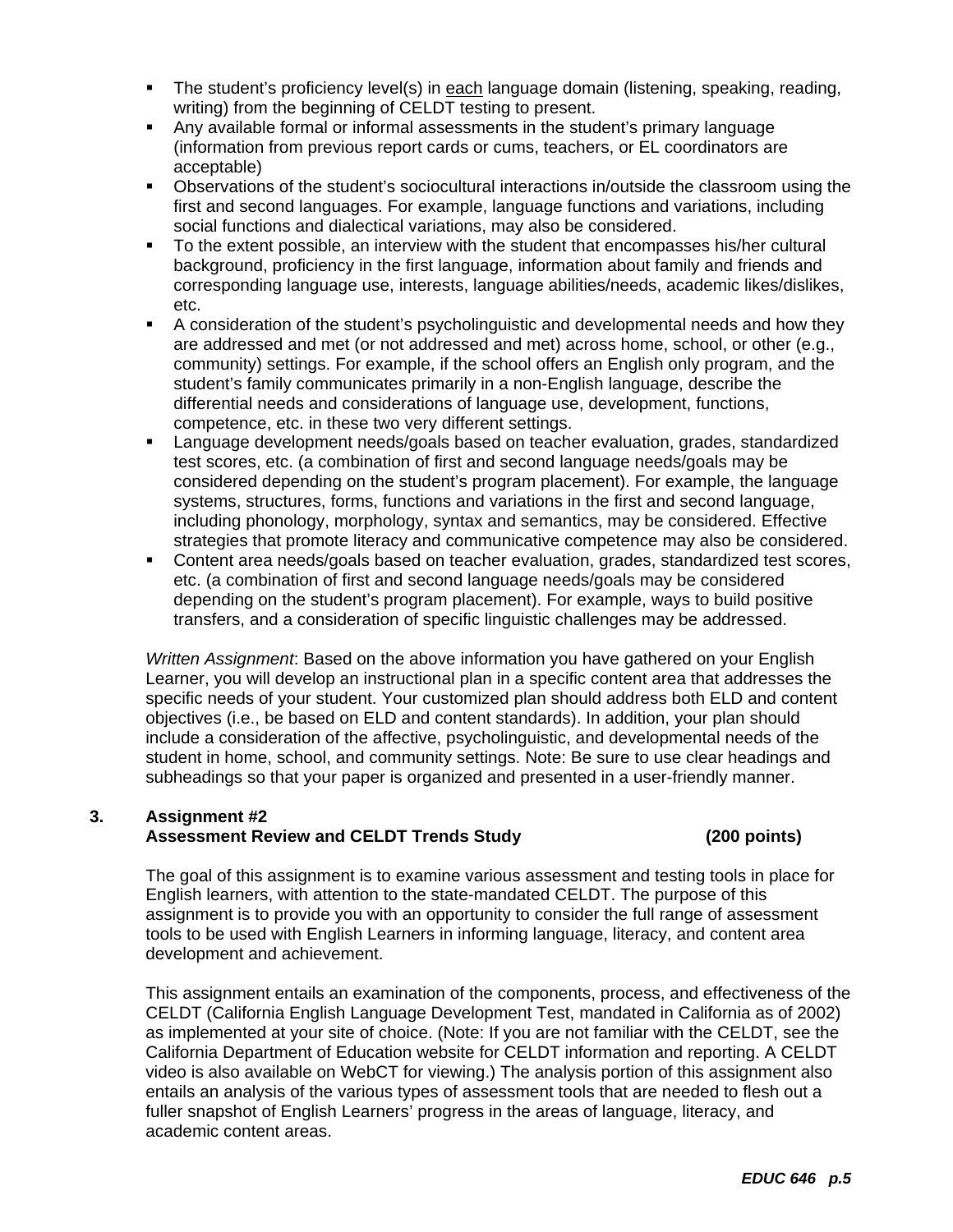First, locate and review CELDT scores over the past 5 years for your site and/or grade level of choice. What patterns do you see? What questions come to mind in examining any trends or patterns? Use the following questions to guide your analysis of the trends and factors related to CELDT scores over the past 5 years. Be sure to frame your analysis using the literature on assessment for this population.

Some analysis questions for exploration include the following:

-What factors have likely influenced CELDT scores (e.g., site or district rezoning, who was included in the test scores, focus on literacy instruction, focus on testing under No Child Left Behind, site being designated a program improvement site, professional development, smaller classes, new programs or materials, etc.)?

(Outcome – Discussion of factors, with clear subheadings and cogent analysis.) -What aspects of CELDT score reporting need to be improved? For example, are CELDT scores reported at the student level? By student outcomes in different types of programs (Structured English Immersion, ELD, Sheltered instruction, bilingual education, etc. as available at the site) levels of detail to facilitate tracking of student progress by program placement or not? Why might this be the case?

-How might CELDT scores be impacted differentially by changes in the population? -What are the implications for improved assessment data reporting? For example, if students who score at a level of "reasonable fluency" are reclassified and designated fully English proficient (FEP), there may be a "skimming from the top" effect, with the illusion of English Learners stagnating in their progress. An alternative type of reporting may include reports on the numbers of students redesignated or reclassified, so that the number of "graduates" of EL programs can be tracked.

-Are standardized test score reports available for review together with CELDT scores? What is known about using the CELDT as a predictor of overall academic achievement? What other types of formative and summative assessment are in place? What other types of formative and summative assessment need to be utilized and included in order to provide a fuller picture of EL students' progress?

-What other questions do you have about this topic?

(Outcome – Discussion of above topics with clear subheadings and cogent analysis.)

#### **4. Assignment #3**

#### **Classroom Environment Study (200 points)**

The purpose of this assignment is to provide you with an opportunity to examine your instructional practice with consideration of best practices in supporting the whole child in the classroom (i.e., the social, emotional, developmental, cognitive, and home/community dimensions of working with English Learners).

In this assignment, you will videotape a class session of your teaching for analysis and reflection. (Note: a consent form is provided for your convenience at the end of this syllabus packet.)

First, include information on the classroom context such as the grade level, subject matter, classroom student composition, number of English Learners and their EL levels, and other pertinent details.

Second, briefly describe your lesson or attach a lesson plan used for the video.

Third, include the videotape of your lesson. (Note: If videotaping proves challenging due to consent issues, etc. alternative artifacts such as still photographs or other available media may be substituted, pending discussions with the professor.)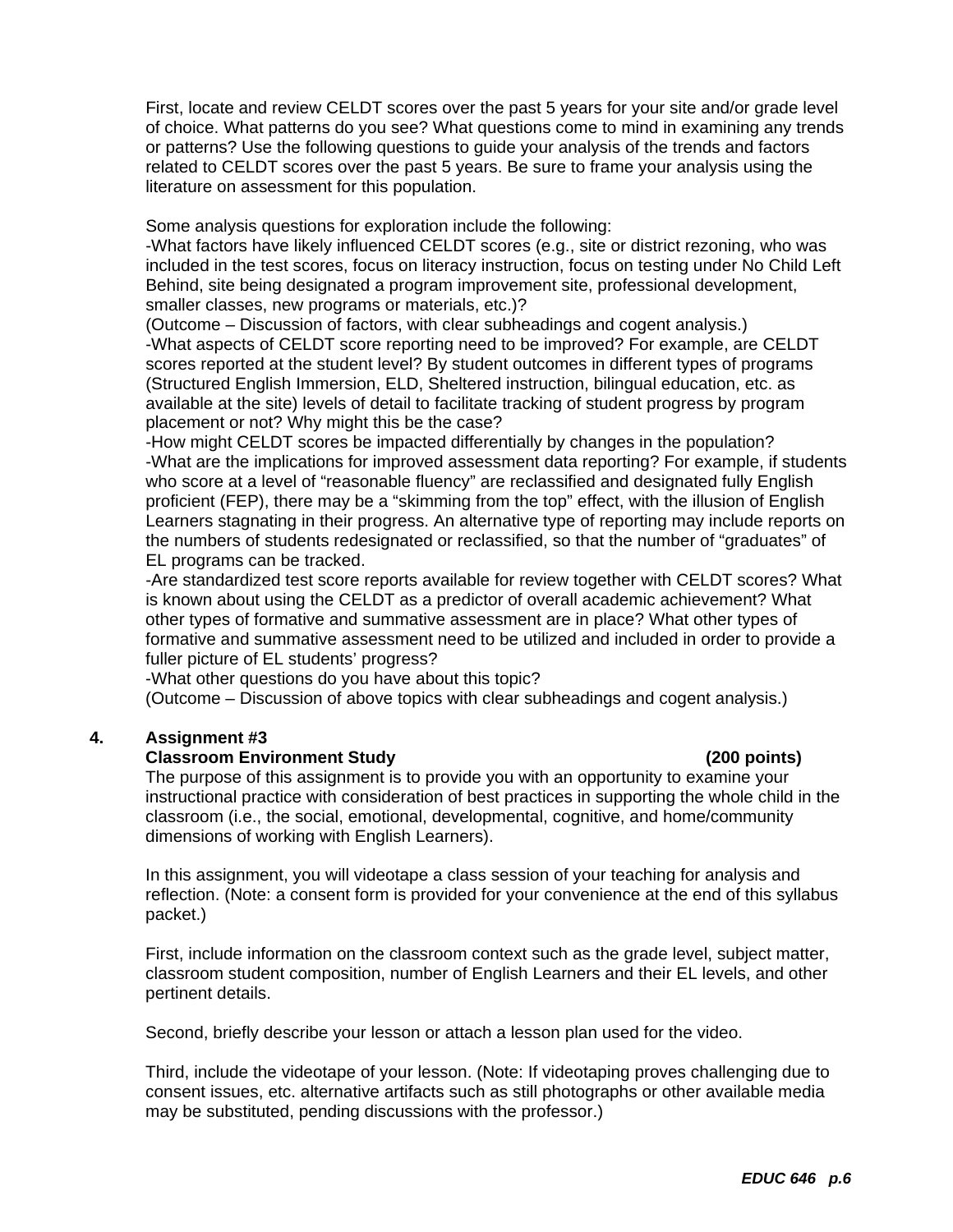Fourth, address the following questions when writing your analysis / reflection. **Be sure to liberally reference your readings including those on second language acquisition in your analysis.** If your class session does NOT address a question, you should reflect upon HOW you would modify your practice to do so.

- Have you taken into account students' background knowledge both content knowledge and experiential knowledge about the subject matter?
- Have you incorporated the students' cultures, experiences, and languages into your lesson?
- Which languages (first and second) are incorporated into the lesson? Does your lesson allow for the student to utilize and demonstrate his/her stronger domains as well as those that are weaker / developing?
- Which language areas are incorporated in the lesson (listening/speaking, reading and writing)?
- What strategies are you using to ensure that all students have the opportunity to participate?
- **F** Are all the students engaged in the lesson throughout the lesson?
- Do you have clear content and ELD objectives in the lesson?
- What instructional strategies are you using in order to make the content accessible to your English learners?
- Are students able to demonstrate learning in a variety of ways (consider language domains and proficiency in each language; learning styles and multiple intelligences; etc.)?

How does the lesson support the whole child in the classroom (i.e., the social, emotional, developmental, cognitive, and home/community dimensions of learning)?

#### 5. **5. Assignment #4**

#### **Program Review Study (200 points)**

The purpose of this assignment is to provide you with an opportunity to review the programs in place at an English Learner's site and to critically examine the various factors that play a part in the types of programs and services made available to English Learners.

First, locate, review, and include 1) a description of programs for English Learners and 2) parental waiver information that are offered at your site and/or district. (Note: Be sure to include the original program description and parental waiver documents in the appendices section of your paper.)

Then, examine and analyze the types of programs offered to the students in your district or site, using the following guiding questions.

-Have the programs offered at the site remained the same over the last 10 years of Proposition 227 implementation (1998-2008)? Or have the programs offered changed? (Outcome – table or chart with 10 years of data and programs offered, with main components and features of each program, and analysis.)

-Go back and review your findings from the Assessment and CELDT Trends study. Have the CELDT scores changed significantly as a possible result of program availability or program selection? (Outcome – table or graph of CELDT scores over 5 years and analysis.)

-What factors have likely influenced the programs and services made available at your site/district?

-What levels of access do parents in the site/district have in selecting programs? In other words, what steps does your district take to disseminate information about programs and the waiver process? (For example, are information sessions held and in ways and at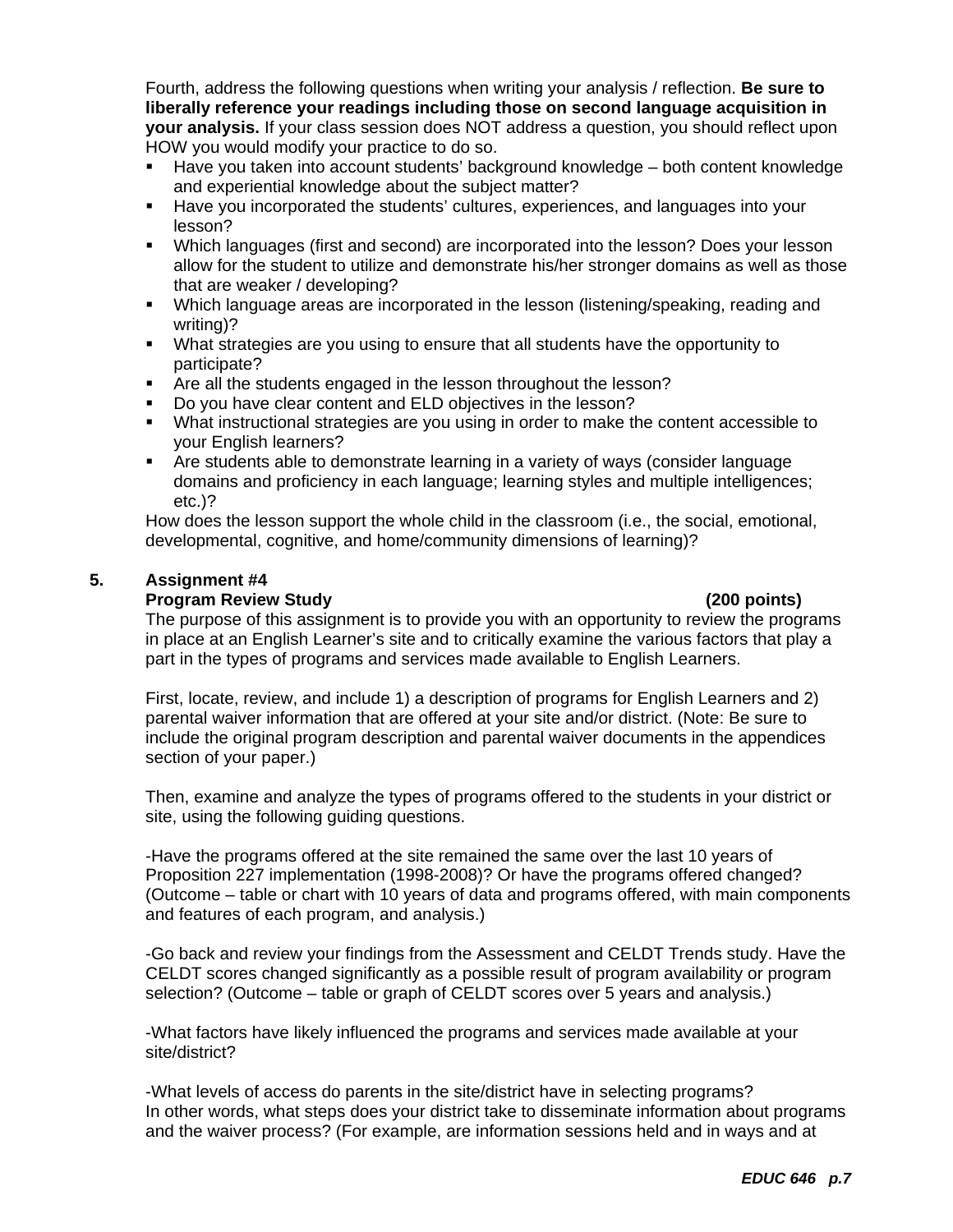times that are convenient for parents? Are bilingual personnel readily available at the front office? Etc.)

-What are some current issues concerning English Learners being examined in the site/district of study? (For example, focus topics of professional development; schoolwide or districtwide goals – see district websites for this information; etc.)

-What comments and observations do you have concerning the fit between the programs offered and the communities served?

#### **6. Final Presentation (100 points)**

For your final "examination," you will choose one of the four formal assignments and present it to class. Prepare a media presentation (e.g., a PowerPoint or video presentation or a combination or variation thereof) for the class. The presentation should be a brief summary of your paper, and be about 7 minutes in length (maximum)  $+3$  minutes for Q & A with the audience. Select papers will be chosen for full class presentation, while others will be presented in a poster fair format. More information will be given in class. As with the four assignments, this examination presentation needs to be submitted electronically on WebCT as well as in paper format for a full grade.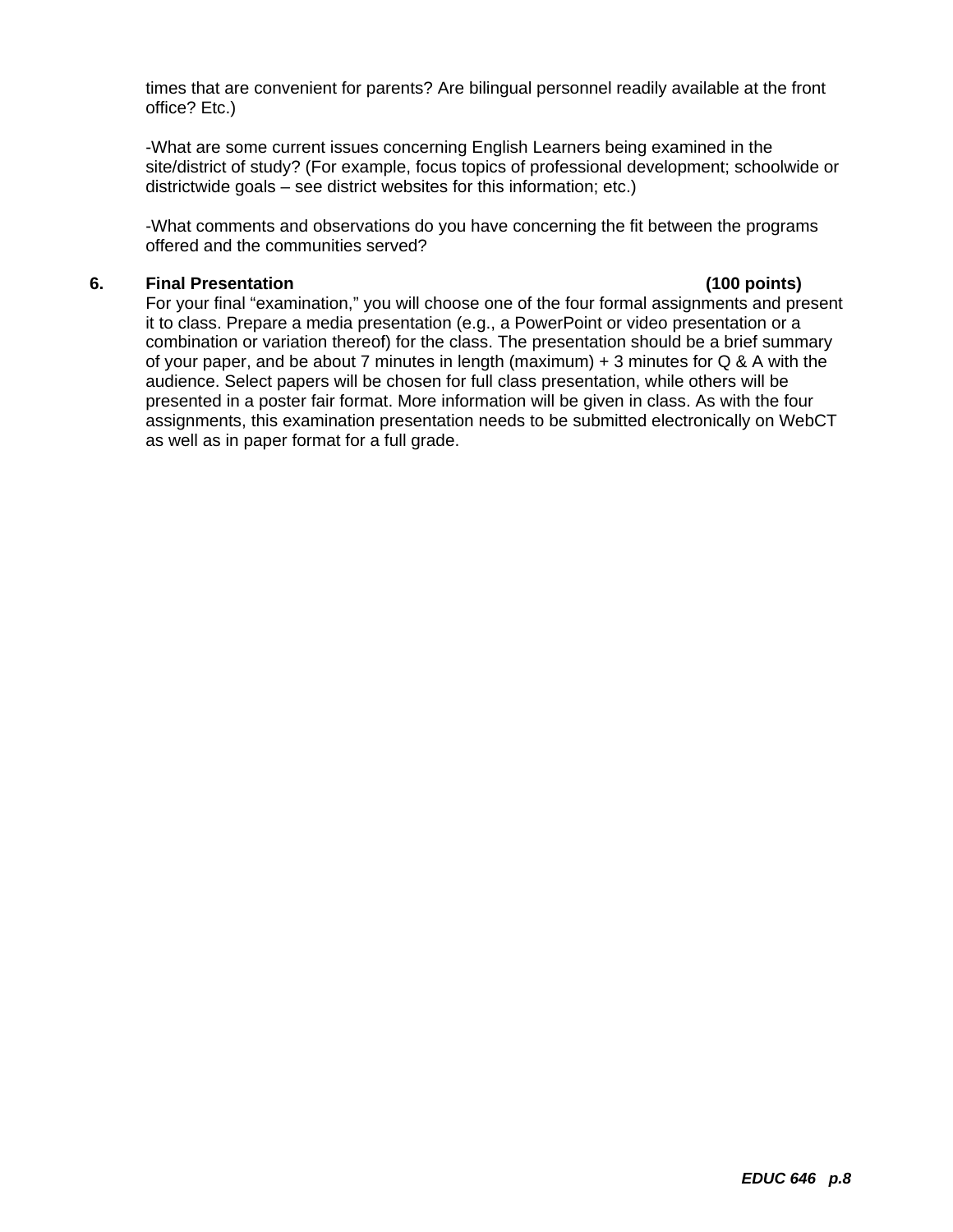#### **Session 1 (1/22/09): Course Overview / Needs Assessment**

**Introductions** 

Course Overview

Course Expectations and Needs Assessment – What do you know? What do you want to know?

Next Week – Sign up for Discussion Leaders for online discussions on WebCT.

Homework:

1. Try WebCT. If you need additional help with WebCT, call 760-750-4790.

2. Do your *readings for the next session (see WebCT → Resources). For each session, you need to arrive prepared to discuss the listed readings. For example, you need to read the 3 articles listed for next week \*before coming to class.* 

3. Post a comment to the Discussion Board on WebCT. *Each week, you will respond to a discussion question on WebCT→ Discussion Board \*before coming to class.* 

#### **Session 2 (1/29/09): Identity Development of Second Language Learners**

(WebCT)

- Huang, J. & Hatch, E. (1995). A Chinese child's acquisition of English. In D. B. Durkin (Ed.), Language issues: Readings for teachers (pp. 117-129). White Plains, NY: Longman Publishers.
- College Press. Jimenez, R.T. (2001). Strategic reading for language-related disabilities: The case of a bilingual Latina student. In M. de la Luz Reyes and J. J. Halcon (Eds.), The best for our children: Critical perspectives on literacy for Latino students (pp. 153-167). New York: Teachers
- Nieto, S. (1992). Hoang Vinh. In Affirming diversity: The sociopolitical context of multicultural education (pp. 141-152).

Discussion of the Readings

Identity development of English Learners:

Factors that shape an English Learner's identity development: cultural, social, economic, family background, prior experiences in various contexts – school, home, community, etc. Effects on language acquisition across different contexts - primary language and English language development.

### **Session 3 (2/5/09): Bilingualism Basics and Languages in Society**

(Book)

Baker, C. (1993). Foundations of Bilingual Education and Bilingualism Chapter 1 – Bilingualism, Definitions and Distinctions Chapter 4 – Languages in Society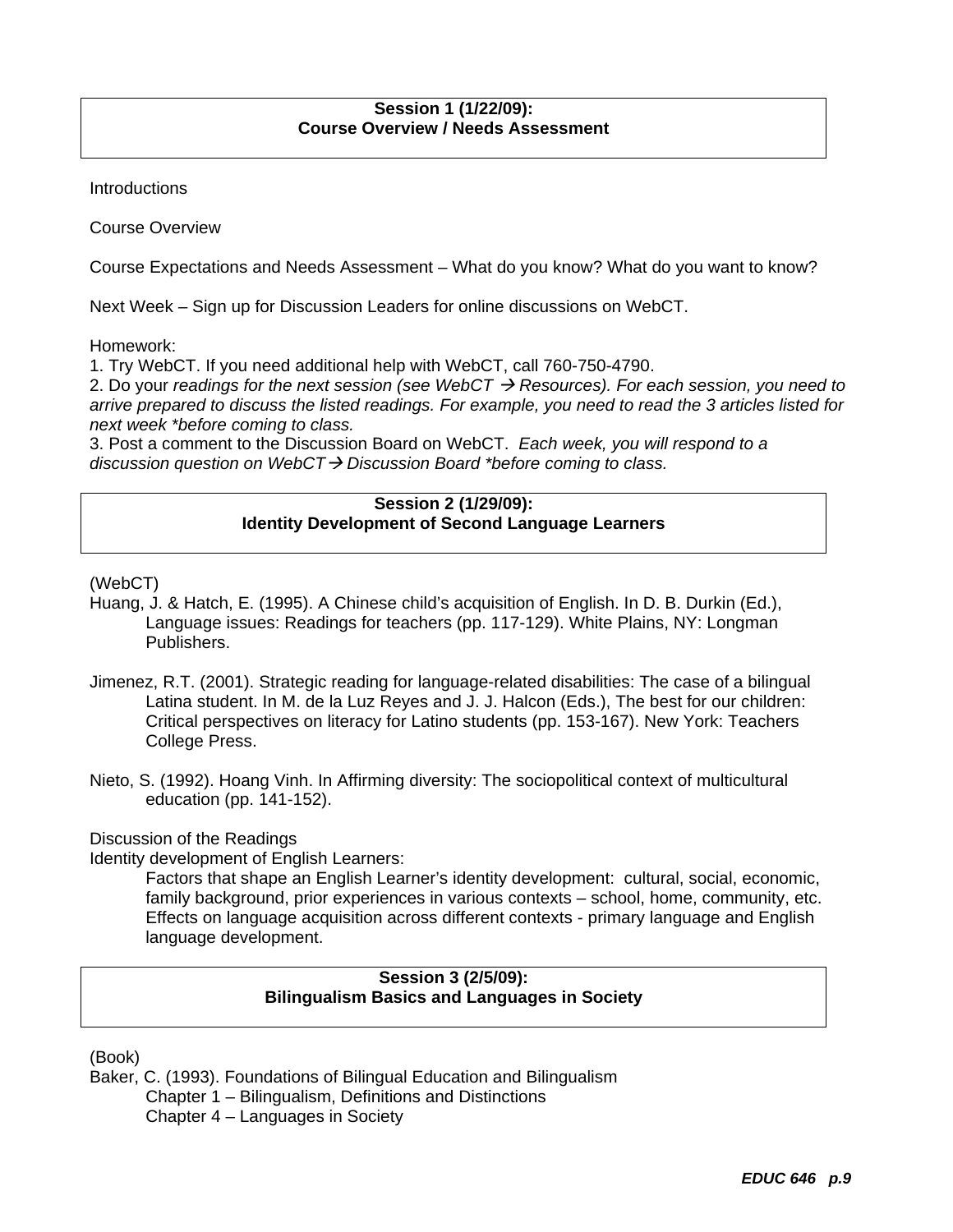(WebCT)

Perez, B. and Torrez-Guzman, M.E. (2002). Learning in Two Worlds, Chapter 1 – Society, Culture and Literacy. Boston: Allyn and Bacon.

Discussion of Readings

English learners and the context of a multicultural / multilingual society

Cultural and linguistic backgrounds of English learners in California

What kind of society do you envision for the next generation?

What is the role of schooling in a multicultural society?

#### **Session 4 (2/12/09): Second Language Acquisition Theories**

(Book)

Baker, C. (1993). Foundations of Bilingual Education and Bilingualism Chapter 6 – Second Language Acquisition Chapter 7 – Theories of Second Language Acquisition Chapter 10 – Cognitive Theories of Bilingualism and the Curriculum

(Book)

Faltis, C. & Hudelson, S. (1999). Bilingual Education in Elementary and Secondary School **Communities** 

Chapter 4 – A Theoretical Framework for Learning and Language Acquisition in Bilingual Education Settings

Discussion of the Readings

Reflection on second language acquisition theories and your teaching and learning experiences

#### **Session 5 (2/19/09): English Learners and First and Second Language Acquisition**

(Course Reader)

Gass, S. M. & Selinker, L. (2001). Second Language Acquisition: An Introductory Course Chapter 4 – Child Language Acquisition: First and Second Chapter 7 – Universal Grammar

Bialystok, E. (2001). Bilingualism in Development. Language in the Mind (pp. 98 – 119) Link to Literacy (pp. 168-191)

#### **Session 6 (2/26/09): Considering Bilingual Development in Sociocultural Context \*\*\*WEBCT SESSION\*\*\***

(WebCT or Course Reader)

Hudelson, S. (1984). *Kan yu ret an rayt en Ingles: Children become literate in English as a Second Language*, TESOL Quarterly 18, 2.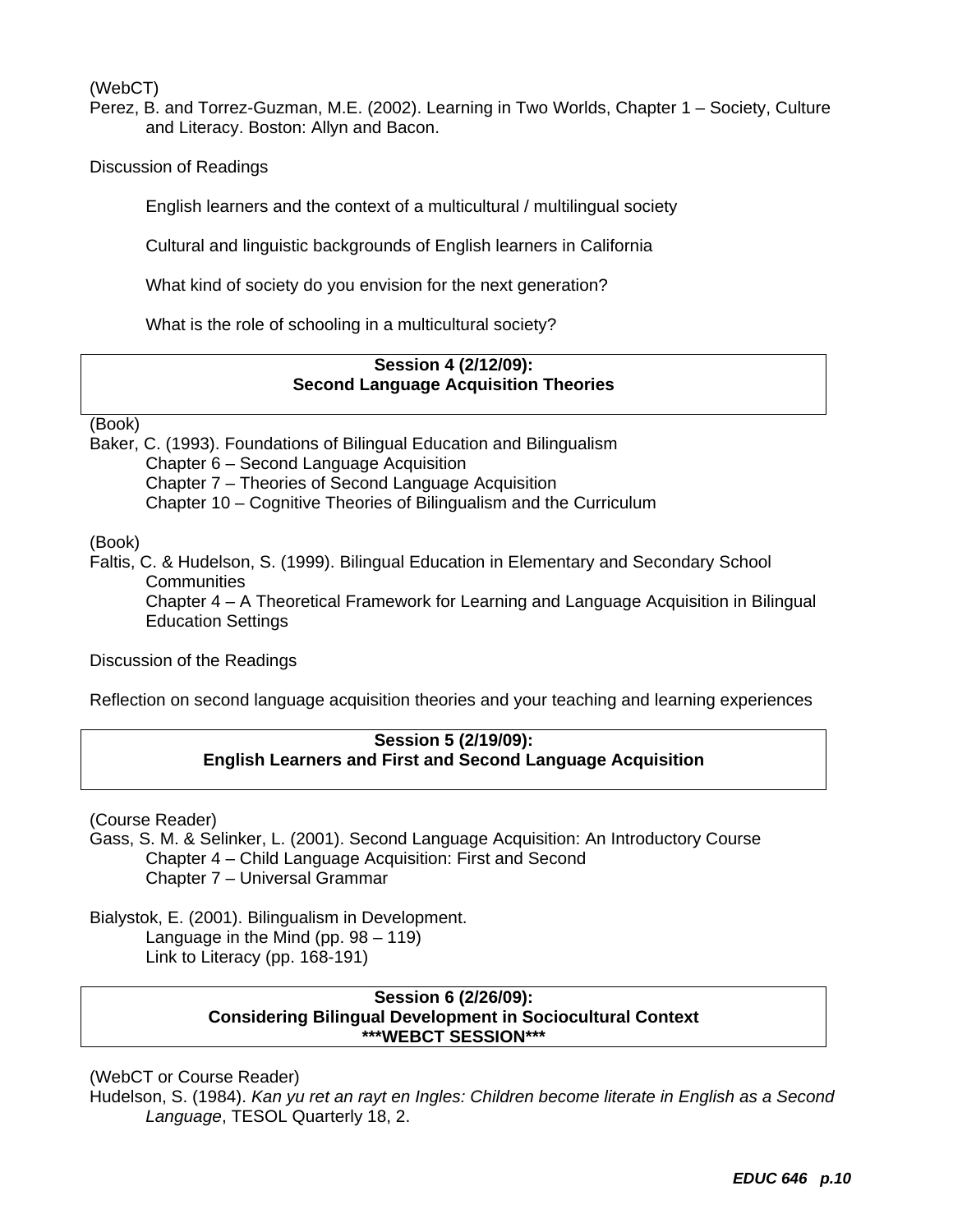(Course Reader)

Rickford, J. R. (1999): African American Vernacular English. Features, Evolution, Educational Implications. (Language in Society, 26) Oxford: Blackwell.

Chapter 1 – Phonological and Grammatical Features of African American Vernacular English (AAVE)

Chapter 15 – Suite for Ebony and Phonics

(Book)

Crawford, J. & Krashen, S. (2007). English Learners in American Classrooms Introduction, Students, Programs. Pp. 9 –16.

Online discussion of the readings WebCT Task

\*\*IMPORTANT\*\* For next week, bring data for the In-class Activity next week. You will need to bring some sample completed assessments for one or more English Learner. You will need information on the English language level of the student(s). (This is part of your Assignment #2.)

> **Session 7 (3/5/09): Topic 1 - Assessment of First and Second Language Proficiency Topic 2 - Diversity among English Learner Populations**

#### *ASSIGNMENT #1 DUE*

(WebCT)

ARC Associates. (2004). A Study of content area assessment for English Language Learners. Final report. Oakland: A Report to the U.S. Department of Education.

(Course Reader)

Cheng, L. L. (1998). Language assessment and instructional strategies for limited English proficient Asian and Pacific Islander American children. In V. O. Pang & L. L. Cheng (Eds.) Struggling to be heard: the unmet needs of Asian Pacific American children (pp. 181-196). Albany, NY: State University of New York.

Bialystok, E. (2001). Bilingualism in Development

Chapter 8 – The Extent of the Bilingual Mind (SES and other factors related to L2 Acquisition)

(Book)

Crawford, J. & Krashen, S. (2007). English Learners in American Classrooms Assessment and Accountability. Pp. 56-59.

Discussion of the Readings

*In-class Activity:* 

In small groups, analyze the assessment data you have for a group of English learners, and determine an appropriate instructional plan for each student.

How have you included the following information in your decision?

- **CELDT** scores in all language areas
- Students' language and content abilities and needs
- Students' progress on the CELDT (initial scores, annual scores, etc.)
- **Teacher evaluations**
- Standardized test scores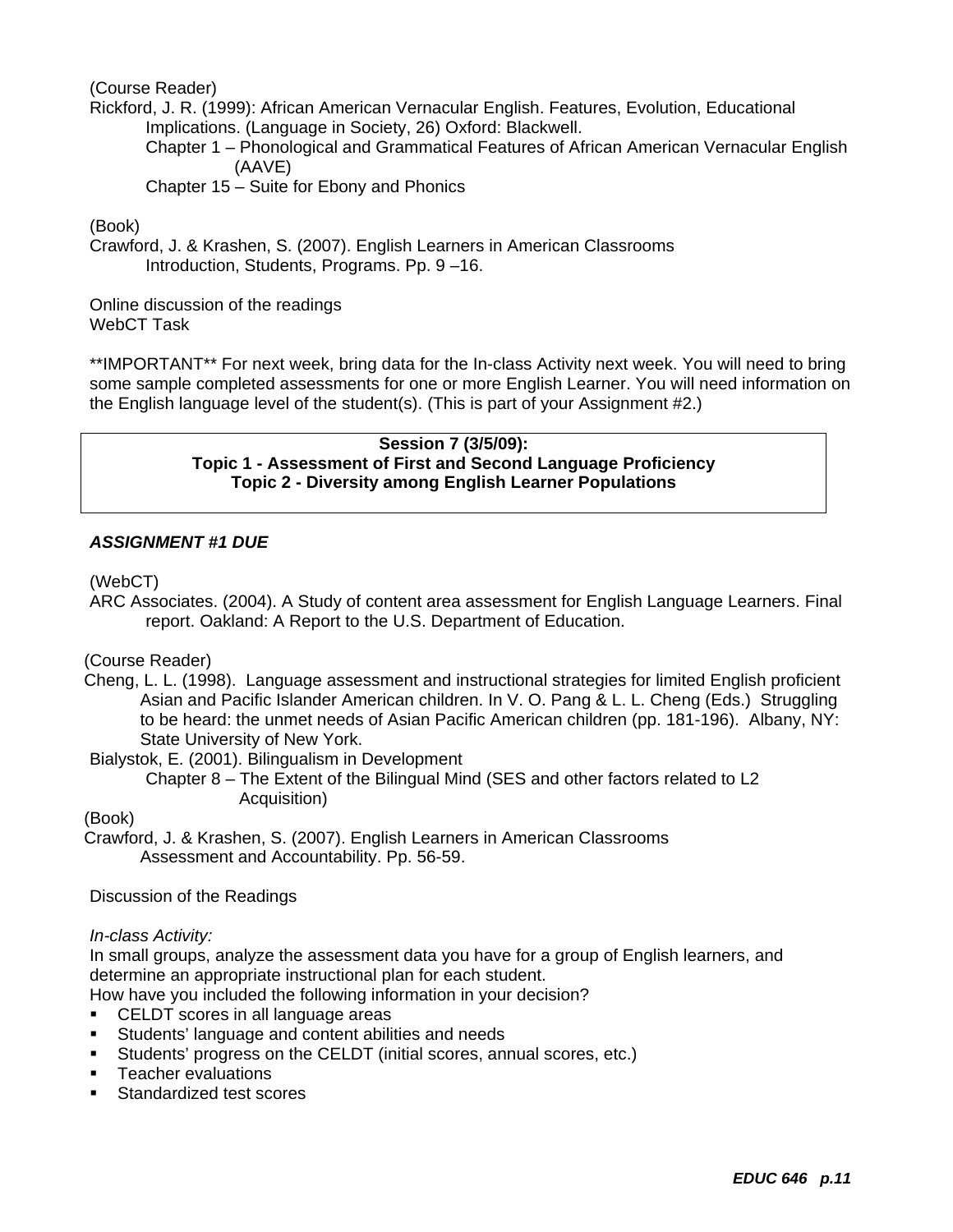#### **Session 8 (3/12/09): Individual Learners and Learner Strategies**

*(Course Reader)* 

Ellis, R. (1994). The Study of Second Language Acquisition: Chapter 11 – Individual Learner Differences Chapter 12 – Learning Strategies

Discussion of the Readings

#### **Session 9 (3/19/09): Classroom Level and Instructional Considerations \*\*\*WEBCT SESSION\*\*\***

#### **Assignment #2 DUE 3/19-3/26/09**

(Course Reader)

Gass, S. M. & Selinker, L. (2001). Second Language Acquisition: An Introductory Course Chapter 11 – Instructed Second Language Acquisition

Ellis, R. (1994). The Study of Second Language Acquisition

Chapter 13 – Classroom interaction and second language acquisition

Chapter 14 – Formal instruction and second language acquisition

Online Discussion of Readings

WebCT Task

#### **Session 10 (3/26/09): Academic Language and Literacy Instruction for English Learners**

(Course Reader)

- Krashen, S. & Brown. C. L. (2007). What is Academic Language Proficiency? Singapore Tertiary English Teachers Society: Author.
- Bear, D. & Helman, L. (2003). Orthographic Development and Learning to Read in Different Languages.
- Quiocho, A. & Ulanoff, S. (2008). Differentiating Literacy Instruction for English Language Learners Chapter 3 – The Role of Language in Planning and Delivering Differentiated Literacy Instruction to English Language Learners

(Book)

Crawford, J. & Krashen, S. (2007). English Learners in American Classrooms Pedagogy. Pp. 17-26.

Discussion of the Readings

**March 30-April 4 Spring break — campus closed March 31 (Cesar Chavez Day) (Mon-Sat)** 

*EDUC 646 p.12*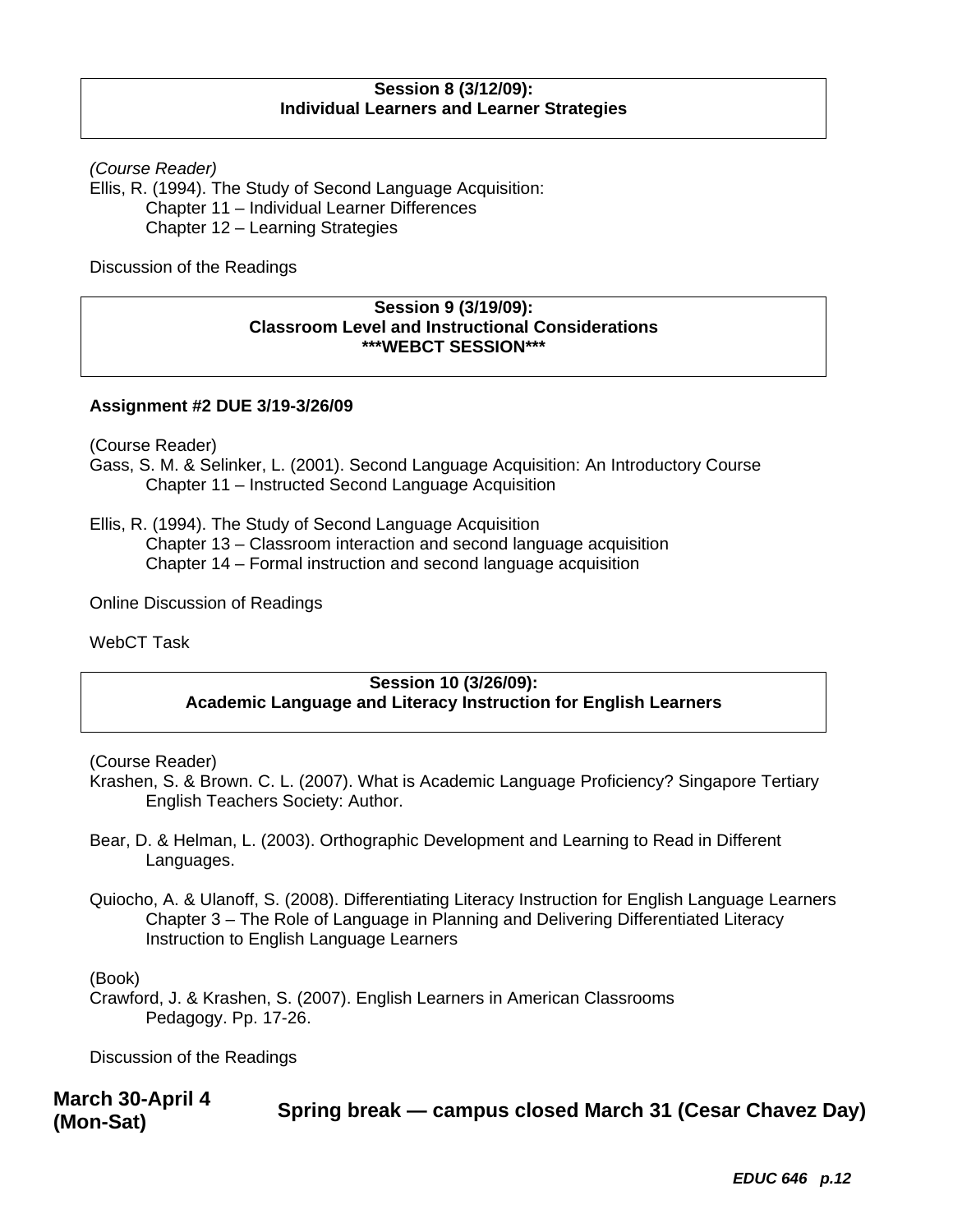#### **Session 11 (4/9/09): More Instructional Considerations and Professional Development Needs \*\*\*WEBCT SESSION\*\*\***

(Course Reader) Ovando, C., Collier, V. & Combs, M.C. (2003). Bilingual and ESL Classrooms: Teaching in Multicultural Contexts Chapter 6 – Mathematics and Science Chapter 7 – Social Studies

Snow, C. (1992). *Perspectives on second language development: Implications for bilingual education*. Educational Researcher, 21 (2), 16-19.

Gandara, P. Maxwell-Jolly, J. and Driscoll, A. (2005). Listening to Teachers of English Language Learners: A Survey of California Teachers' Challenges, Experiences, and Professional Development Needs

Online Discussion of Readings WebCT Task

#### **Session 12 (4/16/09): Survey of Program Types**

#### **ASSIGNMENT #3 DUE!**

(Book)

Faltis, C. & Huldelson, S. (1999). Bilingual Education in Elementary and Secondary School **Communities** 

Chapter 1 – Why Bilingual Education (History / Ideologies)

Chapter 2 – What Does Bilingual Education Look Like? (Program Models)

Chapter 3 – Bilingual Education as a Schoolwide Concern (Effective Schools and Programs)

(WebCT)

McField, G. P. (2007). *What is Structured English Immersion? Variations on a theme*. International Journal of Foreign Language Teaching, 3(2), pp. 2-22. (WebCT or www.ijflt.com)

McField, G. P. (2006). *The many faces of Structured English Immersion*. International Journal of Foreign Language Teaching, 2(2), pp. 16-24. (WebCT or www.ijflt.com)

(Book)

Crawford, J. & Krashen, S. (2007). English Learners in American Classrooms Criticisms of Bilingual Education. Pp. 39 – 59.

(In Class) Videos: "Visions of Literacy" and "Newtown High"

Discussion of the Readings

Discussion of site program models and instructional services

What kind of environment and climate does your school provide for English learners? What are some observations and questions you have about the history and current status of programs and services offered for English learners?

(cont'd)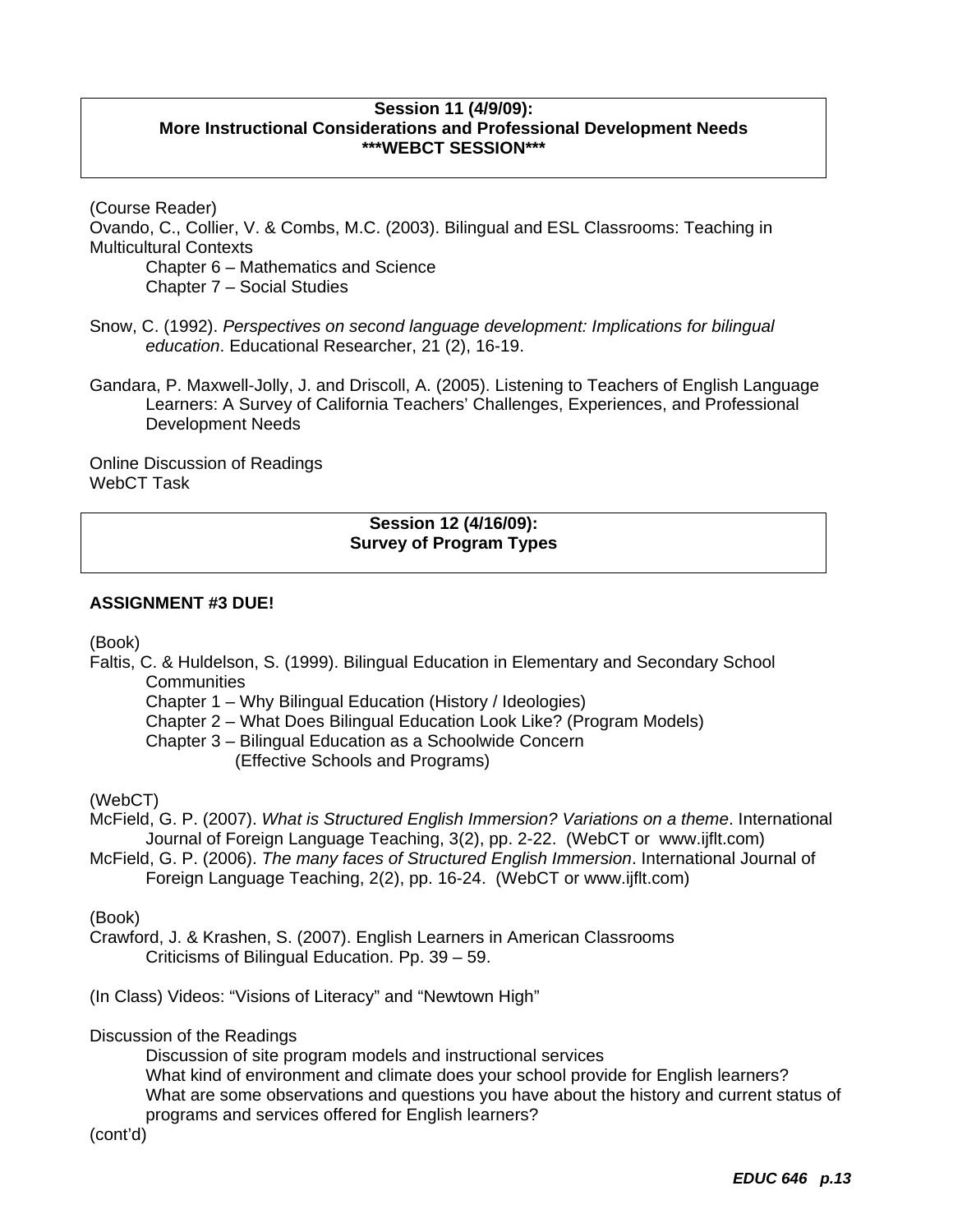Prepare for In-class Activity for next week

Locate program documents and parental waiver documents from your district/site. (This is part of your Assignment #4.)

#### **Session 13 (4/23/09): Topic 1 - Bilingual Education and English Learners Topic 2 - Legal/Historical Context of Programs and Requirements**

(Book)

Faltis, C. & Hudelson, S. (1999). Bilingual Education in Elementary and Secondary School **Communities** 

Chapter 5 – Elementary Bilingual Education Chapter 6 – Secondary Bilingual Education Chapter 7 – Caring about Bilingual Education

#### (WebCT)

Overview of State Requirements and Instructional Programs for English Learners Categorical Program Monitoring (the OPSET and the review process)

Proposition 227 (Education Codes 300-340)

(Book)

 Crawford, J. & Krashen, S. (2007). English Learners in American Classrooms Legal Requirements. Pp. 53-55.

#### Discussion of the Readings

What are some turning points in the history and legal timeline for English learners? What are some turning points in the history of programs and service delivery for English learners at your site / in your district?

What questions or factors seem to drive and determine the programs and services made available to English Learners at your site/district?

*In-class Activity* 

Examine the type of communication and documents provided to parents of English Learners. Specifically, how are EL parents provided access to:

1. Documents describing the different types of programs available to their children who are English Learners?

2. Documents describing the parental waiver process under Proposition 227?

#### **Session 14 (4/30/08): Research Outcomes**

(Course Reader)

Krashen, S. & McField, G. (2005) *What works for English learners? Reviewing the latest evidence.*  Language Learner, 29(3), 7 – 11.

American Institutes for Research and WestEd . (2006). *How are English Learners faring under Proposition 227? Summary of a comprehensive 5-year study.* 

 Krashen, S. (1999). Condemned Without a Trial: Bogus Arguments Against Bilingual Education Chapter 4 – Bogus Argument #4 – Bilingual Education Failed in California

Krashen, S. (2001). *Are children ready for the mainstream after one year of Structured English Immersion?* TESOL Matters*,* Vol. 11 No. 4

(cont'd)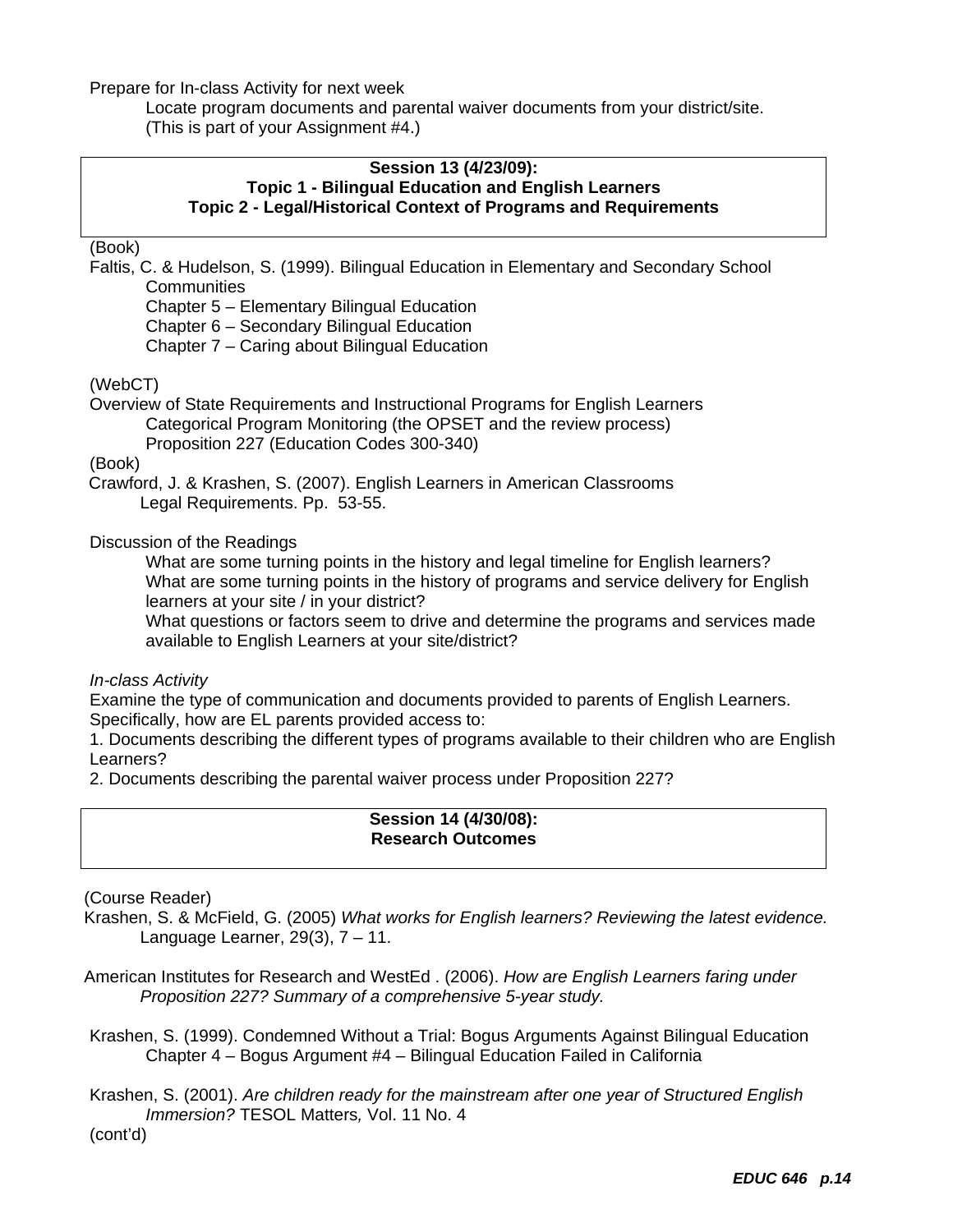(Book)

Crawford, J. & Krashen, S. (2007). English Learners in American Classrooms Research. Pp. 26-36.

#### **Session 15 (5/7/09): The Home / School Connection**

#### *Assignment #4 DUE!*

(Course Reader)

Patrikakou, Weissberg, Redding and Walberg (Eds). (2005). School-Family Partnerships for Children's Success

Chapter 3 – Influences and Challenges to Better Parent-School Collaborations

 Chapter 5 – School and Family Influences on the Social and Emotional Well-being of African-American Students

Chapter 9 – Preparing Educators for School-Family Partnerships: Challenges and **Opportunities** 

Conclusion – School-Family Partnerships: Dimensions and Recommendations

Discussion of the Readings

#### *In-class Activity*

Create a "communication plan" with the families of your English learners. Your plan should describe how you will:

- Learn about your students' (and their family) backgrounds, cultures, communities, etc.
- Communicate with parents and family members (including those who may not speak English)
- **EXECTE 2018 Create lasting relationships with parents and/or community members**

(Book)

Crawford, J. & Krashen, S. (2007). English Learners in American Classrooms

Public Opinion. Pp. 51-53. Politics of Language. Pp. 59-62. Language Policy. Pp. 67-75.

Final Examination Presentation DUE Next Week

#### **Session 16 (5/14/09): Final Presentations**

Final Examination Presentations

Course Evaluations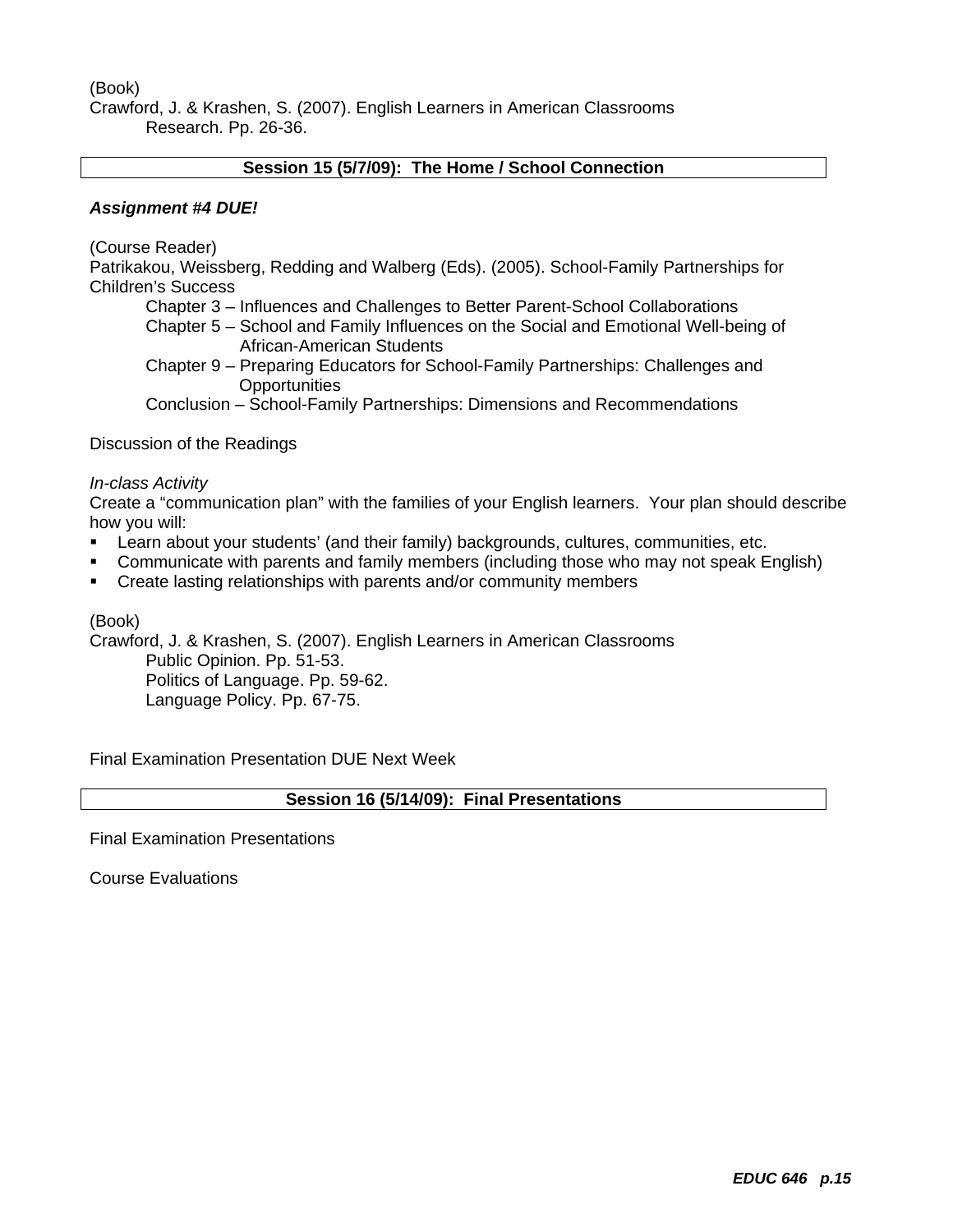### **STUDENT RELEASE FORM**

Dear Parent/Guardian:

encourage excellence in teaching. I am participating this school year in a graduate program at California State University San Marcos. The primary purposes of my program are to enhance student learning and

A current project requires that short videotapes of lessons taught in your child's class be conducted. Although the videotapes involve both the teacher and various students, the primary focus is on the teacher's instruction, not on the students in the class. In the course of taping, your child may appear on the videotape. Also, at times during the year, I will be asked to submit samples of student work as evidence of teaching practice, and that work may include some of your child's work.

No student's name will appear on any materials that are submitted. All materials will be kept confidential. The form below will be used to document your permission for these activities.

Sincerely,

\_\_\_\_\_\_\_\_\_\_\_\_\_\_\_\_\_\_\_\_\_\_\_\_\_\_\_\_, Teacher

\_\_\_\_\_\_\_\_\_\_\_\_\_\_\_\_\_\_\_\_\_\_\_\_\_\_\_\_, Principal

## **PERMISSION SLIP**

Student Name:\_\_\_\_\_\_\_\_\_\_\_\_\_\_\_\_\_\_\_\_\_\_\_\_\_\_\_\_\_\_\_\_\_\_\_\_\_\_\_\_\_\_\_\_\_\_\_\_\_\_\_\_\_\_

I am the parent/legal guardian of the child named above. I have received and read the letter above and agree to the following:

(Please check appropriate line below.)

**I DO** give permission to you to include my child's image on videotape as he or she participates in class and to reproduce materials that my child may produce as part of the activities. No names will appear on any materials.

**I DO NOT** give permission to videotape my child or to reproduce materials that my child may produce as part of the classroom activities.

Signature of Parent of Guardian: Date:\_\_\_\_\_\_\_\_\_\_\_\_\_\_\_\_\_\_\_